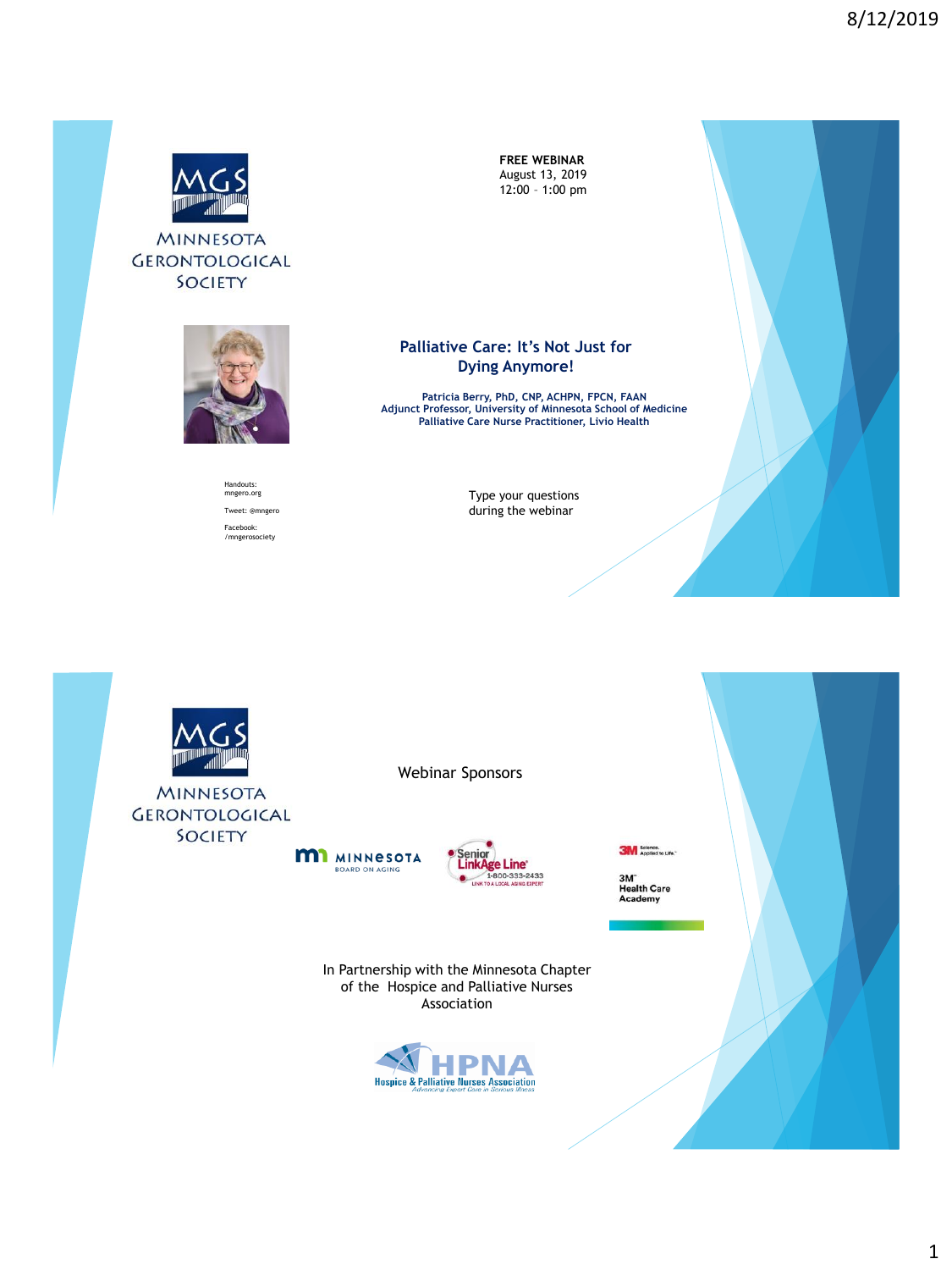# Welcome!

#### *Our objectives for today:*

- 1. Define hospice and palliative care.
- 2. Describe the similarities and differences between hospice and palliative care.
- 3. Discuss ways to provide accurate information about hospice and palliative care to colleagues, patients and families, the general public, and the media.
- 4. Apply the content to one's own work setting….

#### *My objectives for today:*

- 1. Have some fun!
- 2. Provide you with information helpful to you in your day-to-day work.

#### Polling question 1

When you think about how you might use the content of this webinar, who is your primary "audience?"

- A. Clients/patients and their families/close others
- B. Other healthcare providers/professional colleagues
- C. General public
- D. Your own family/friends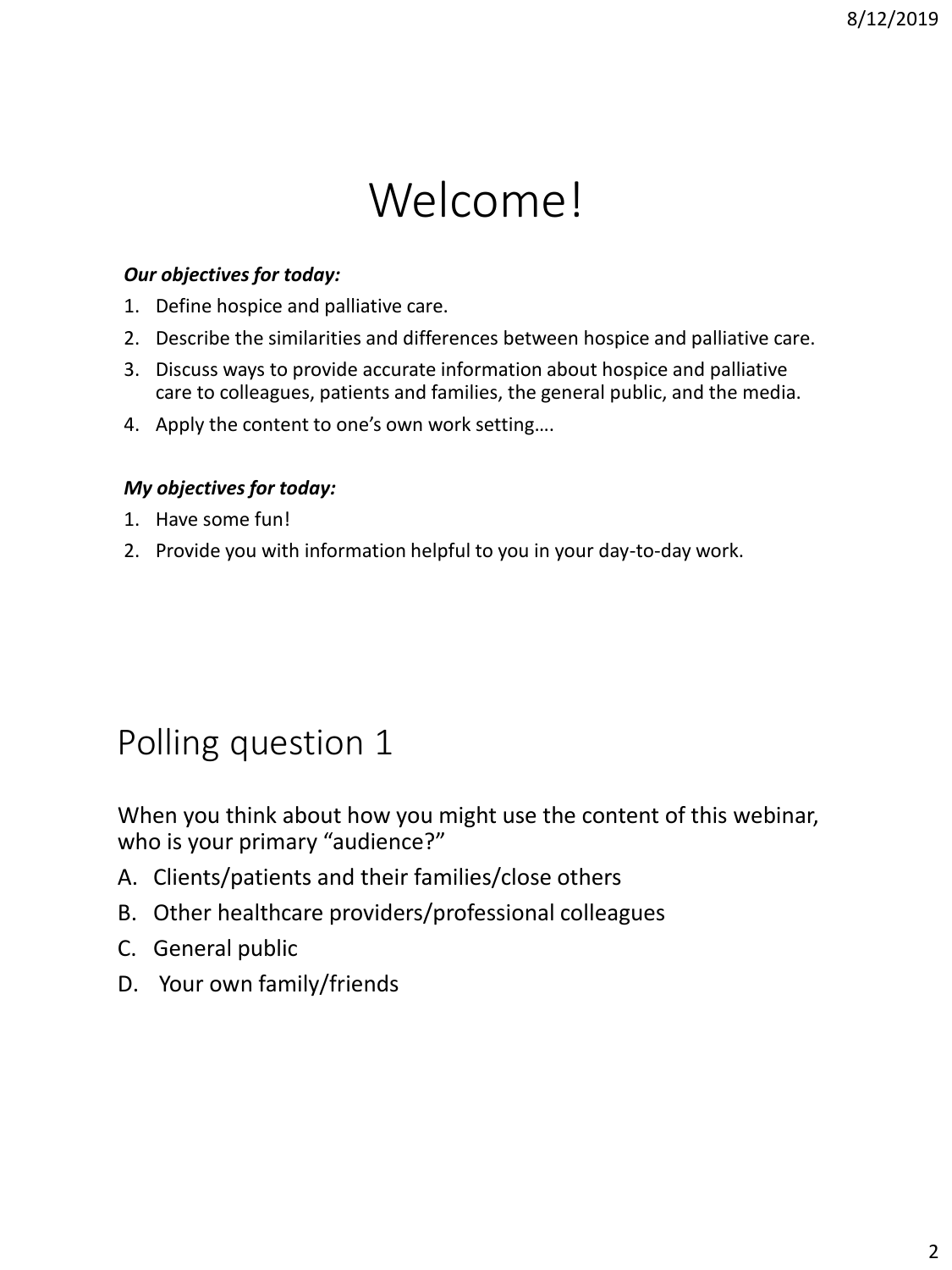## Polling question 2

How are hospice and palliative care similar and different?

- A. They mean the same thing.
- B. Hospice is palliative care but palliative care is not hospice.
- C. Hospice is only for persons accept they are dying.
- D. Palliative care is the same as symptom management.
- E. Not sure I am really confused!

### Take heart, there is a reason for all of this confusion

Hospice and palliative care are the same AND different!

History is important

- Hospice dates back to the middle ages and was adopted in the US in 1974 and became a Medicare benefit in 1982
- Palliative care has its origins in Canada in 1974 and was adopted in the US in the late 1980's
- "Denial" of death culture in the US
- Health care system and payment, technology, consumer demand

World-wide hospice and palliative care are synonymous

In the US, as time has gone on, mean entirely different things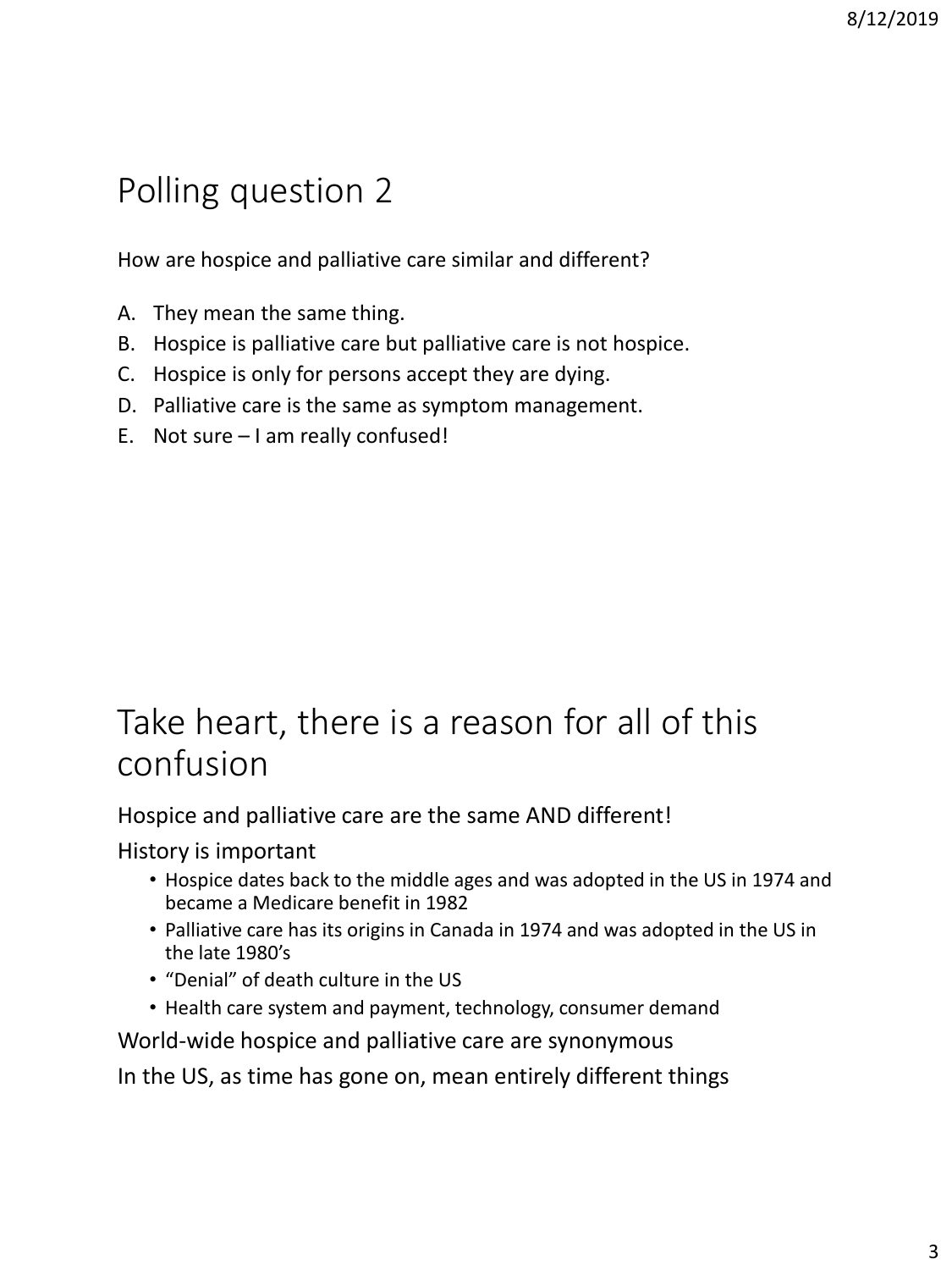## Hospice-defined

*Hospice* is specialized type of care for those facing a life-limiting illness, their families and their caregivers. Hospice care addresses the patient's physical, emotional, social and spiritual needs, helps the patient's family caregivers, and takes place in the patient's home or in a home-like setting. Hospice care concentrates on managing a patient's pain and other symptoms so that the patient may live as comfortable as possible and make the most of the time that remains, with the belief that quality of life to be as important as length of life. (NHPCO, 2019)





#### Palliative care-defined







*Palliative care* is an approach that improves the quality of life of patients and their families facing problems associated with lifethreatening illness, through the prevention and relief of suffering by means of early identification and impeccable assessment and treatment of pain and other problems, physical, psychosocial and spiritual. (WHO, 2009)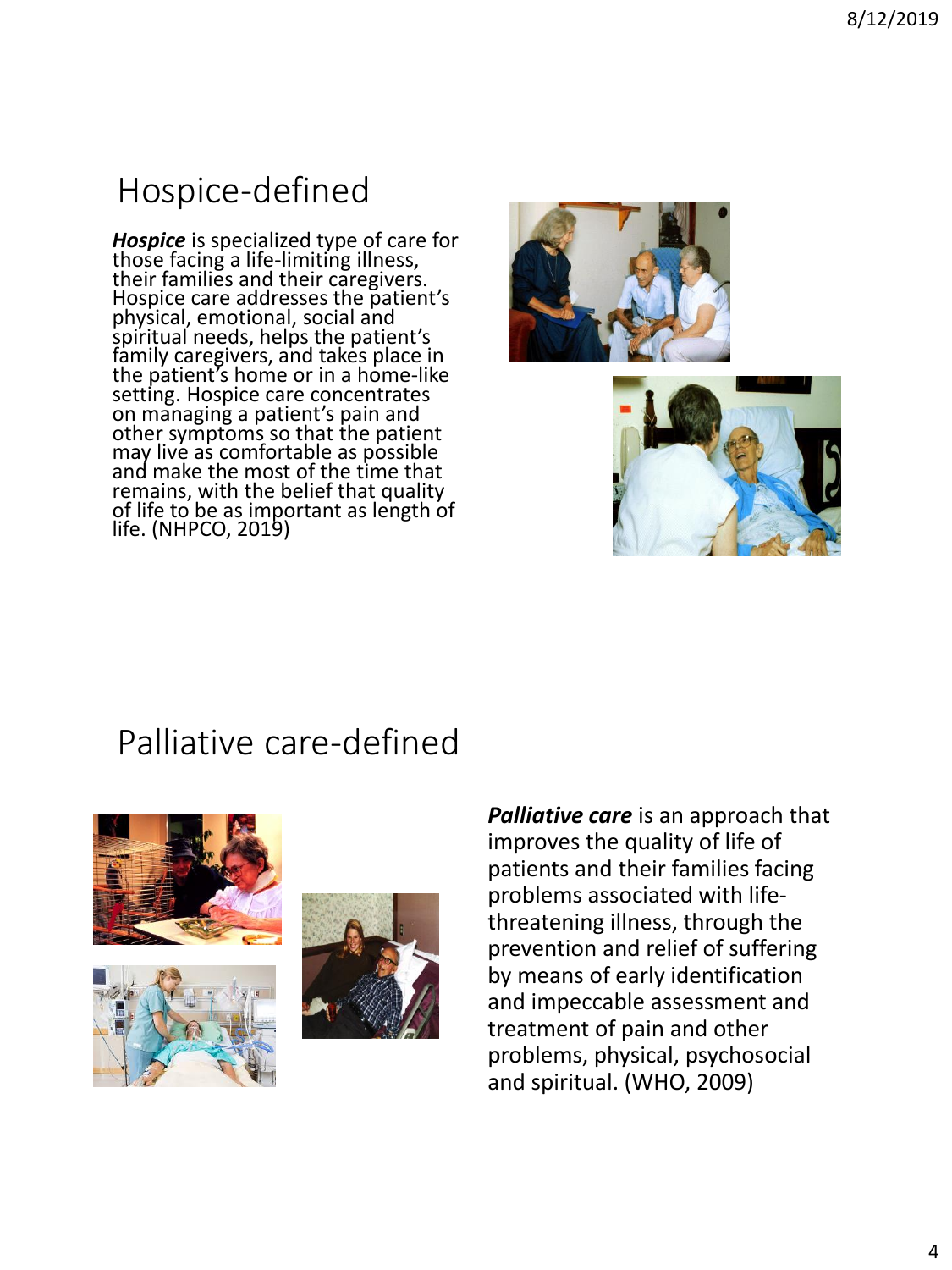### A side-by-side comparison – what are the differences?

*Hospice* is specialized type of care for those facing a life-limiting illness, their families and their caregivers. Hospice care addresses the patient's physical, emotional, social and spiritual needs, helps the patient's family caregivers,  $\tilde{ }$ and takes place in the patient's home or in a home-like setting. Hospice care concentrates on managing a patient's pain and other symptoms so that the patient may live as comfortable as possible and make the most of the time that remains, with the belief that quality of life to be as important as length of life. (NHPCO, 2019)

*Palliative care* is an approach that improves the quality of life of patients and their families facing problems associated with life-threatening illness, through the prevention and relief of suffering by means of early identification and impeccable assessment and treatment of pain and other problems, physical, psychosocial and spiritual. (WHO, 2009)

### To get further "clarity," we go to the web….

What do we find?

-Hospice: a plethora of documents, videos….

-Palliative care: some good, some bad, others confusing….some for healthcare professionals and some for patients….

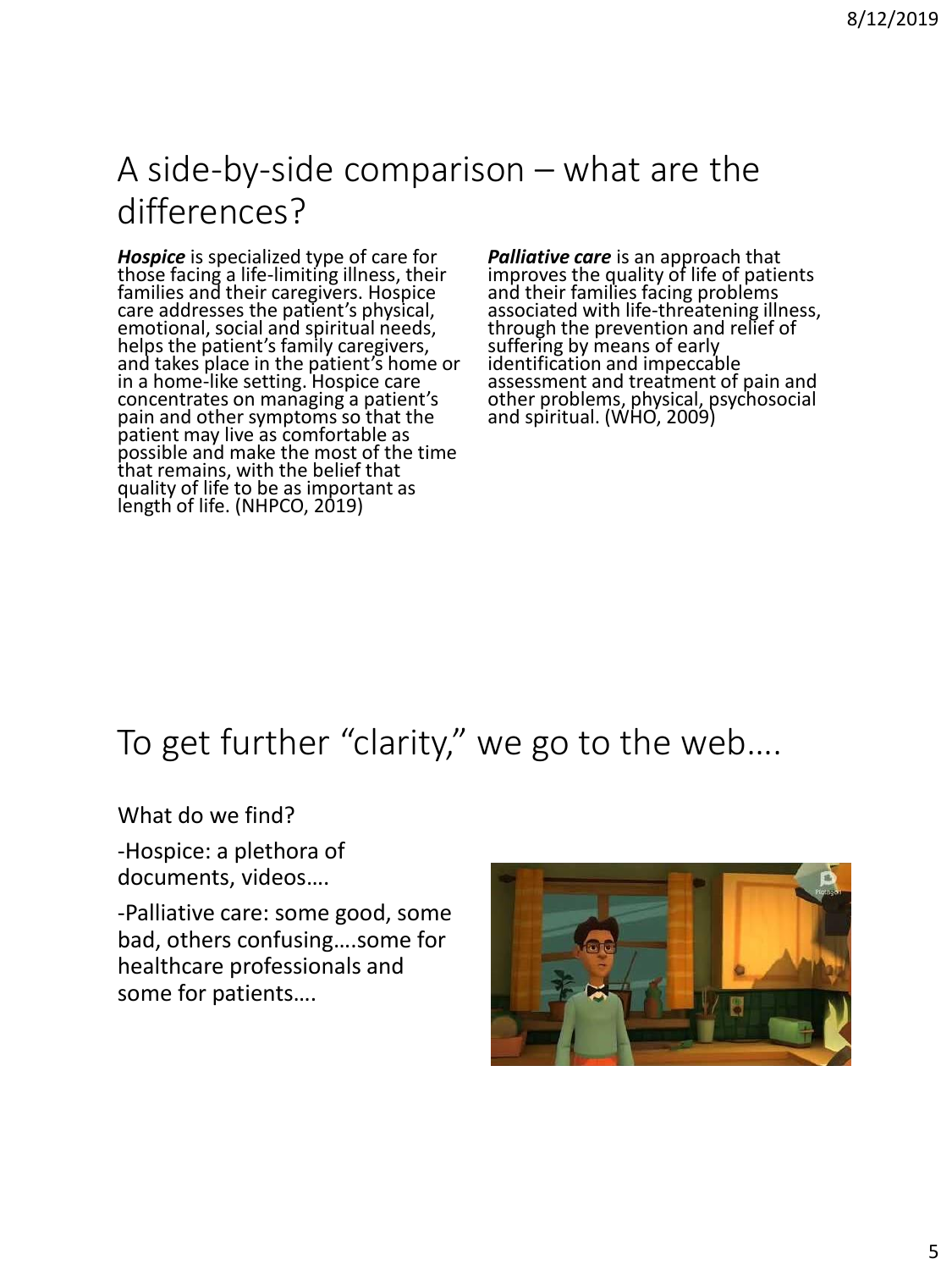### Another sample from the web



### Some take home ideas: differences

#### *Hospice:*

-Terminal illness with a less than 6 month prognosis

-Care is aimed at comfort not prolonging life

-In the US, defined by Medicare; delivered primarily in a home or home-like setting -World-wide hospice and palliative care are synonymous

-"Care concentrates on managing a patient's pain and other symptoms so that the patient may live as comfortable as possible and make the most of the time that remains, with the belief that quality of life to be as important as length of life"

#### *Palliative care:*

-Appropriate at any stage of an illness -Goals of care with an individual's preferences being central -Palliative care can be viewed as a continuum

-"Prevention and relief of suffering by means of early identification and impeccable assessment and treatment of pain and other problems, physical, psychosocial and spiritual" -Advance care planning is foundational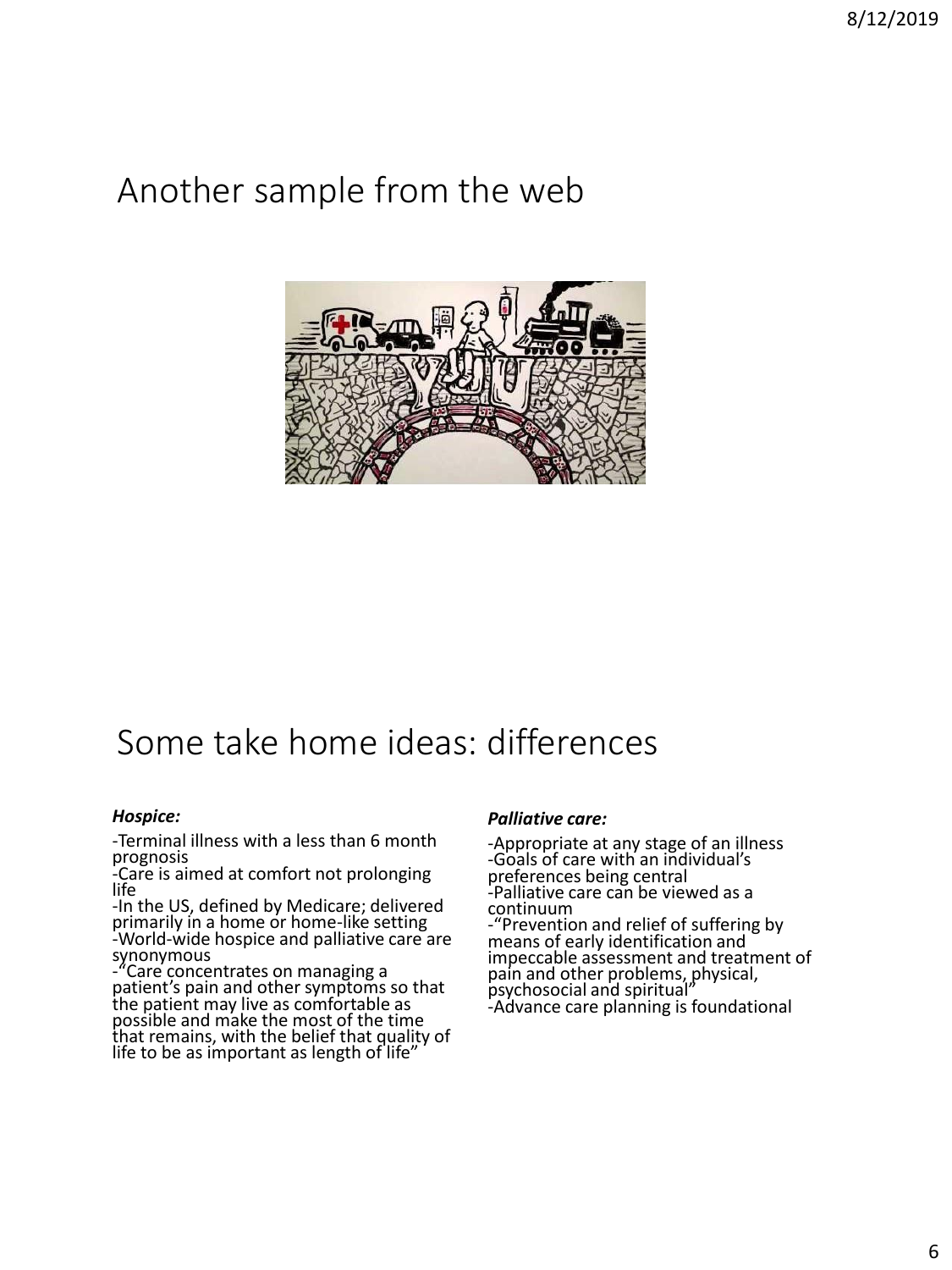### Some take home ideas: similarities

-Person and family/close othercentered care -Focus on symptom management -Safety net -Primary, secondary, tertiary prevention

-Way, way, way upstream….



#### Some take home ideas: words do matter...

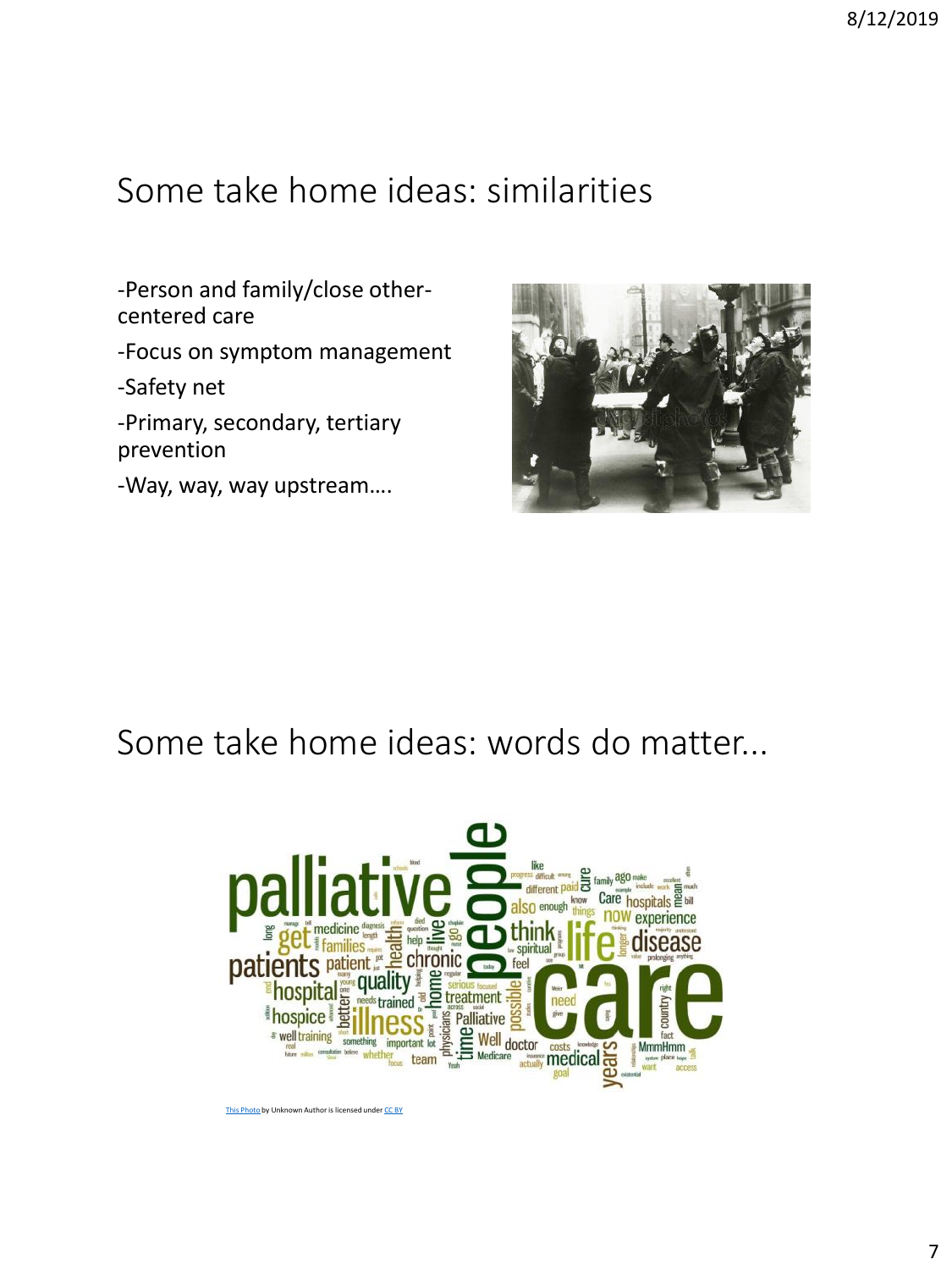



#### **One final thought….the power of each of you…**

Never doubt that a small group of thoughtful, committed citizens can change the world; indeed, it's the only thing that ever has. *Margaret Mead*

My sincere thanks!

#### My sincere thanks!



[patriciahb@comcast.net](mailto:patriciahb@comcast.net) Cell: 801-243-6444